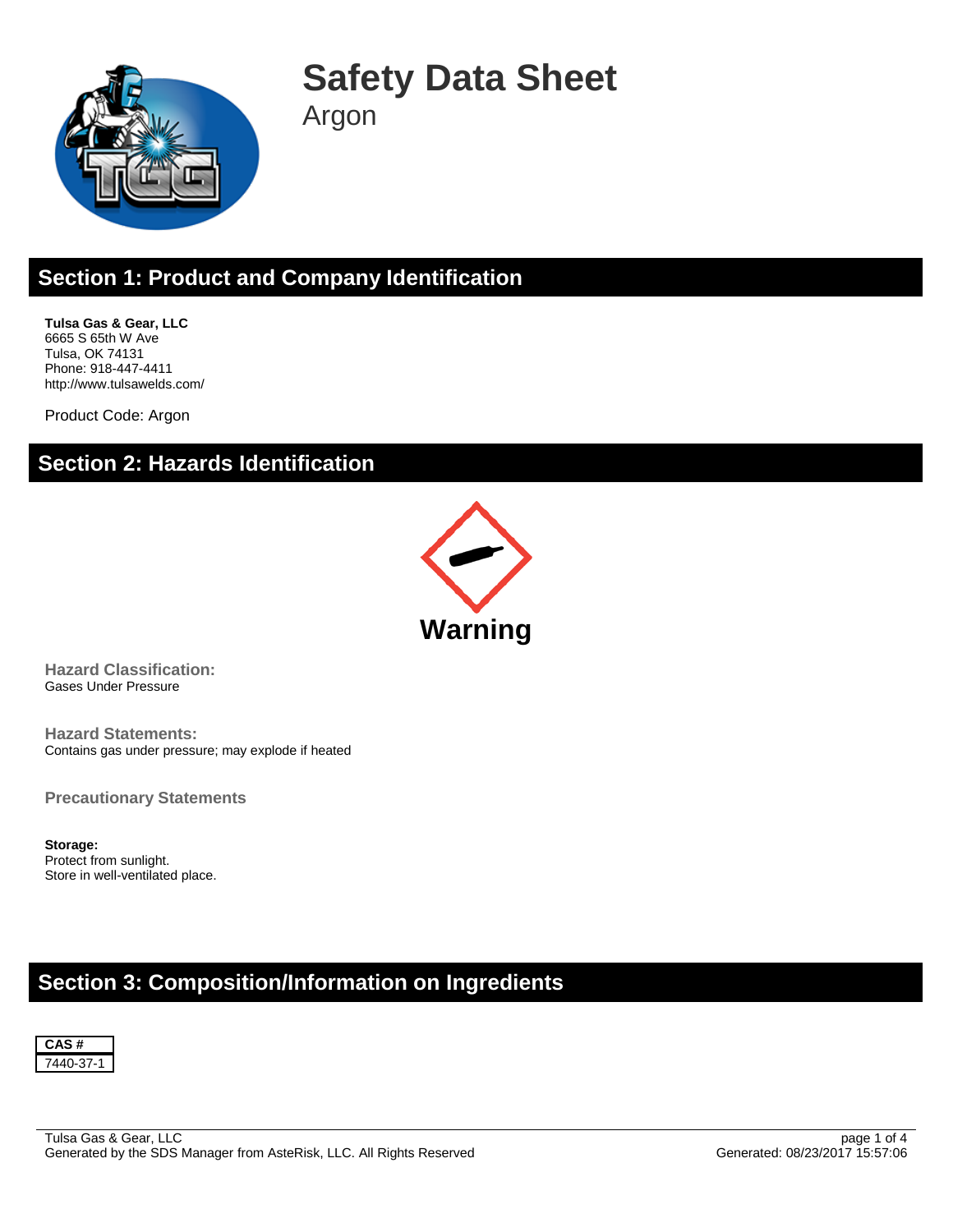| <b>Chemical Substance</b>           | Chemical Family   Trade Names |                    |  |
|-------------------------------------|-------------------------------|--------------------|--|
| ARGON, COMPRESSED   Inorganic gases |                               | ARGON: UN 1006: AR |  |

### **Section 4: First Aid Measures**

| <b>Skin Contact</b>                    | <b>Eve Contact</b>                     | Ingestion                              | <b>Inhalation</b>                                                                                                                                                                                                                 | Note to<br><b>Physicians</b>        |
|----------------------------------------|----------------------------------------|----------------------------------------|-----------------------------------------------------------------------------------------------------------------------------------------------------------------------------------------------------------------------------------|-------------------------------------|
| Not applicable<br>route of<br>exposure | Flush eyes<br>with plenty of<br>water. | Not applicable<br>route of<br>exposure | If adverse effects occur, remove to uncontaminated area. Give<br>artificial respiration if not breathing. If breathing is difficult, oxygen<br>should be administered by qualified personnel. Get immediate medical<br>attention. | For inhalation.<br>consider oxygen. |

## **Section 5: Fire Fighting Measures**

| Suitable Extinguishing Media   Products of Combustion   Protection of Firefighters |                |     |
|------------------------------------------------------------------------------------|----------------|-----|
| Non-flammable gas                                                                  | Not applicable | N/A |
|                                                                                    |                | N/A |

### **Section 6: Accidental Release Measures**

| <b>Personal Precautions</b>                                                                                 | Environmental<br><b>Precautions</b> | <b>Methods for Containment</b>                  |
|-------------------------------------------------------------------------------------------------------------|-------------------------------------|-------------------------------------------------|
| Keep unnecessary people away, isolate hazard area and deny entry. Stay upwind<br>and keep out of low areas. | None known.                         | Stop leak if possible without<br>personal risk. |

| Methods for Cleanup                              | <b>Other Information</b> |
|--------------------------------------------------|--------------------------|
| Leaks may be detected by a soapy-water solution. |                          |

## **Section 7: Handling and Storage**

| <b>Handling</b>                                                                                                                                                                       | <b>Storage</b>                     |
|---------------------------------------------------------------------------------------------------------------------------------------------------------------------------------------|------------------------------------|
| Store and handle in accordance with all current regulations and standards. Subject to storage regulations: U.S. OSHA 29<br>CFR 1910.101. Keep separated from incompatible substances. | Avoid using in<br>confined spaces. |
|                                                                                                                                                                                       |                                    |

### **Section 8: Exposure Controls/Personal Protection**

|  | <b>Exposure Guidelines</b> |
|--|----------------------------|
|--|----------------------------|

ARGON, COMPRESSED: ARGON: ACGIH (simple asphyxiant)

#### **Engineering Controls**

Handle only in fully enclosed systems.

| <b>Eve Protection</b>                         | <b>Skin Protection</b>               | <b>Respiratory Protection</b> |
|-----------------------------------------------|--------------------------------------|-------------------------------|
| Eve protection not required, but recommended. | Protective clothing is not required. | N/A                           |

**General Hygiene considerations**<br>**Avoid breathing vapor or mist** 

- Avoid breathing vapor or mist
- **Avoid contact with eyes and skin**
- **Wash thoroughly after handling and before eating or drinking**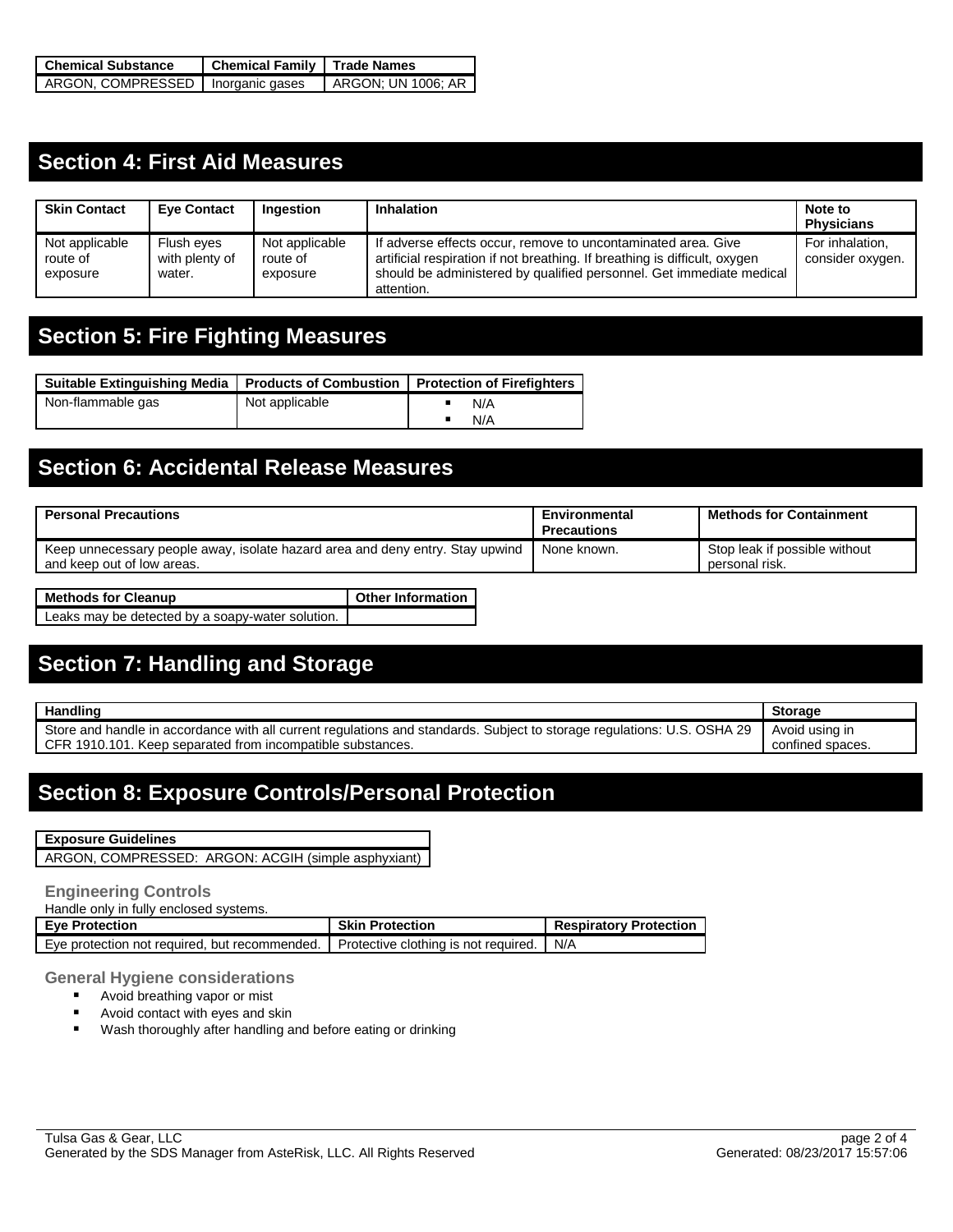## **Section 9: Physical and Chemical Properties**

| <b>Physical State</b> | Appearance | Color     | Change in Appearance   Physical Form / |     | Odor     | ™aste                 |
|-----------------------|------------|-----------|----------------------------------------|-----|----------|-----------------------|
| Gas                   | Colorless  | Colorless | N/A                                    | Gas | Odorless | <sup>-</sup> asteless |

| <b>Flash</b><br>Point | .<br><b>Flammability</b> | <b>Coefficient</b><br><b>Partition</b> | Autoianitior<br>⊺emperature | Limits<br>Explosive<br><b>Upper</b> | Limits<br><b>Explosive</b><br>_ower |
|-----------------------|--------------------------|----------------------------------------|-----------------------------|-------------------------------------|-------------------------------------|
| Not.<br>: flammable   |                          |                                        | Nonflammable                | Nonflammable                        | Nonflammable                        |

| <b>Boiling</b><br><b>Point</b>     | Freezina<br>Point        | Vapor<br><b>Pressure</b> | Vapor<br><b>Density</b> | <b>Specific</b><br><b>Gravity</b> | Water<br><b>Solubility</b> | pH                       | Odor<br><b>Threshold</b> | Evaporation<br>Rate | <b>Viscositv</b>   |
|------------------------------------|--------------------------|--------------------------|-------------------------|-----------------------------------|----------------------------|--------------------------|--------------------------|---------------------|--------------------|
| $-303 F$<br>(-186<br>$\mathcal{C}$ | $-308$ F $(-)$<br>189 C) | 500<br>mmHa @<br>-190 C  | .38<br>(Air=1)          | Not<br>applicable                 | $3.36\%$ @<br>20 C         | <b>Not</b><br>applicable | Not<br>available         | Not<br>applicable   | 0.0225cP<br>@ 25 C |

| <b>Molecular</b><br>Weight | <b>Molecular</b><br>Formula | Density      | Weight per<br><b>Gallon</b> | <b>Volatility by</b><br><b>Volume</b> | Volatility        | <b>Solvent Solubility</b>    |
|----------------------------|-----------------------------|--------------|-----------------------------|---------------------------------------|-------------------|------------------------------|
| 39.948                     | AR                          | .784 g/L @ 0 | Not available               | 100%                                  | Not<br>applicable | Soluble: Organic<br>solvents |

## **Section 10: Stability and Reactivity**

| <b>Stability</b>                            | <b>Conditions to Avoid</b>                  | <b>Incompatible Materials</b> |
|---------------------------------------------|---------------------------------------------|-------------------------------|
| Stable at normal temperatures and pressure. | Stable at normal temperatures and pressure. | No data available.            |

| Hazardous Decomposition Products   Possibility of Hazardous Reactions |                      |
|-----------------------------------------------------------------------|----------------------|
| No data available.                                                    | Will not polymerize. |

## **Section 11: Toxicology Information**

#### **Acute Effects**

| Oral LD50   | Dermal<br>∟D50 | Inhalation                                                                                                     |
|-------------|----------------|----------------------------------------------------------------------------------------------------------------|
| Not         | <b>Not</b>     | Nausea, vomiting, difficulty breathing, irregular heartbeat, headache, dizziness, disorientation, mood swings, |
| established | established    | tingling sensation, loss of coordination, suffocation, convulsions, unconsciousness, coma                      |

| Eye Irritation                                                                                | <b>Skin Irritation</b> | Sensitization |
|-----------------------------------------------------------------------------------------------|------------------------|---------------|
| No information on significant adverse effects   No information on significant adverse effects |                        |               |

#### **Chronic Effects**

| <b>Carcinogenicity   Mutagenicity</b> |                                 | Reproductive Effects   Developmental Effects |
|---------------------------------------|---------------------------------|----------------------------------------------|
| Not established                       | Not established Not established | No data                                      |

## **Section 12: Ecological Information**

#### **Fate and Transport**

| <b>Eco toxicity</b>                  | <b>Persistence / Degradability</b> | <b>Bioaccumulation / Accumulation</b> | <b>Mobility in Environment</b> |
|--------------------------------------|------------------------------------|---------------------------------------|--------------------------------|
| Fish toxicity: Not available         | Not available                      | Not available                         | Not available                  |
| Invertibrate toxicity: Not available |                                    |                                       |                                |
| Algal toxicity: Not available        |                                    |                                       |                                |
| Phyto toxicity: Not available        |                                    |                                       |                                |
| Other toxicity: Not available        |                                    |                                       |                                |

## **Section 13: Disposal Considerations**

Dispose in accordance with all applicable regulations.